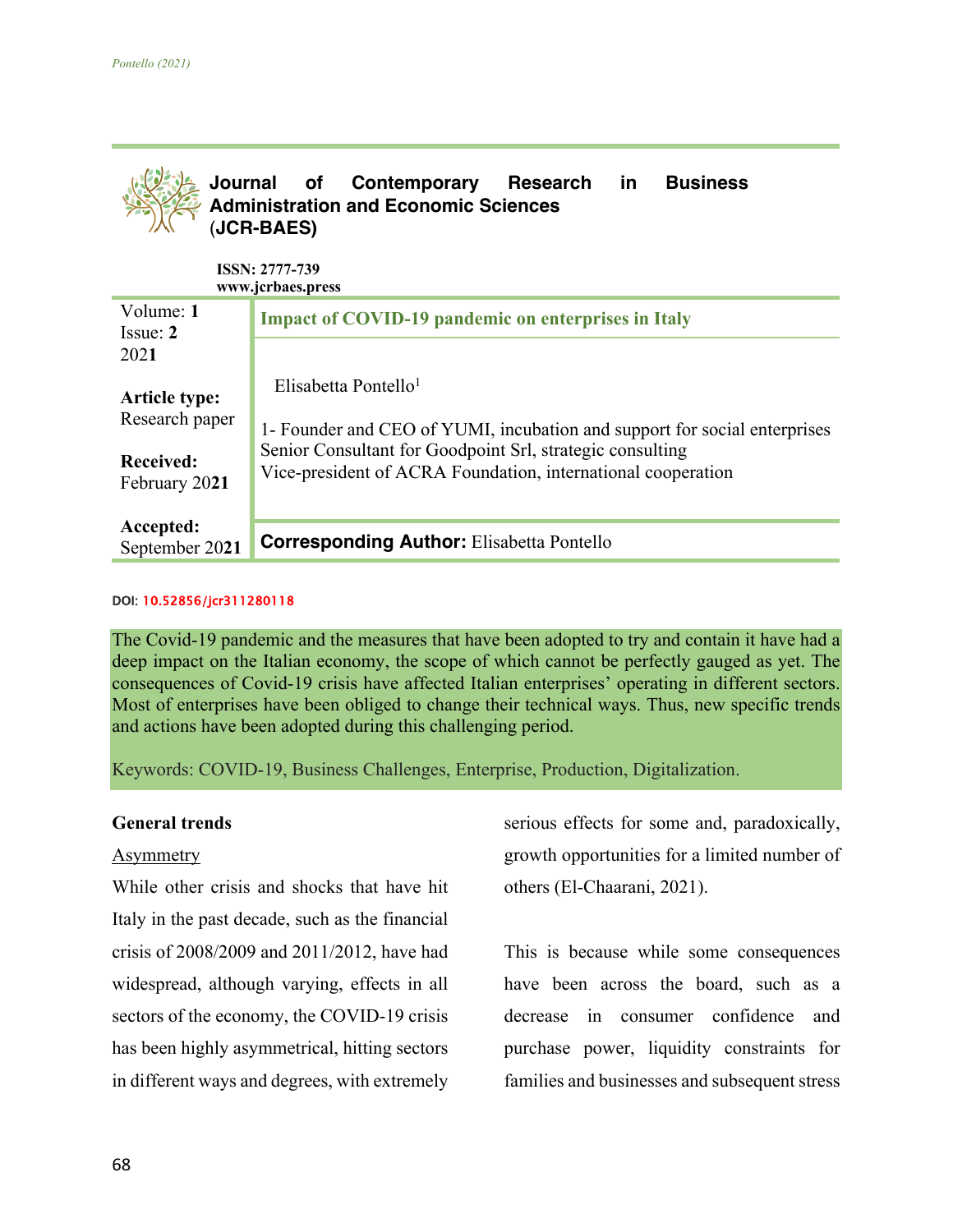on the financial sector, others have been a direct consequence of the limitations put in place to contain the spread of the virus. Said consequences have therefore hit harder activities that were forced to close, for weeks or months on end. For the same reasons, increase in turnover and income has been achieved by the sectors that have not been affected by the restrictions or by those working in health care, pharmaceuticals, and Personal Protection Equipment.

Asymmetry of the economic impact of the pandemic is not limited to sectors, but extends to people; the consequences of the crisis have been defined as a she-session<sup>1</sup>, more than a recession, given that in Europe the high majority of jobs that have been lost have been held by women. The reasons for this are different: on one hand many of the most severely hit sectors employ higher number of female workers, on the other the fact that schools have been closed for long periods have forced working mothers to stay home.

In Italy twice as many women lost their job due to the pandemic compared to males; in Europe female unemployment increased by 20.4%, against 16.3% for men (Fernandes and Kerneïs, 2021). So far, the measures that have been adopted do not address this issue and neither do, from what can be seen as of today, the further ones that will be part of the Recovery Fund, the set of financial measures and loans that the European Union is offering to Members States to support them through these times; if not addressed these imbalances will have relevant social impacts in the short and long term.

## Production

On average, forecasts made a few months into the pandemic for Italian enterprises were of a -12% decrease in turnover in 2020 and the data available as of today are in line with these projections. Given the increase registered in the first months of 2021 and forecasts of a  $+2,7\%$  increase by year end vs 2019 production, most Italian enterprises are expected to go back to pre-pandemic turnover levels in 2022 (CRIF, 2020).

### Sector specific dynamics

Among the sectors that have been severely hit worldwide by the pandemic crisis are some of the most strategic and relevant for the

 $1$  The term "she-cession" was coined by C Nicole Manson, President and Chief Executive of the Institute for Women's Policy Research.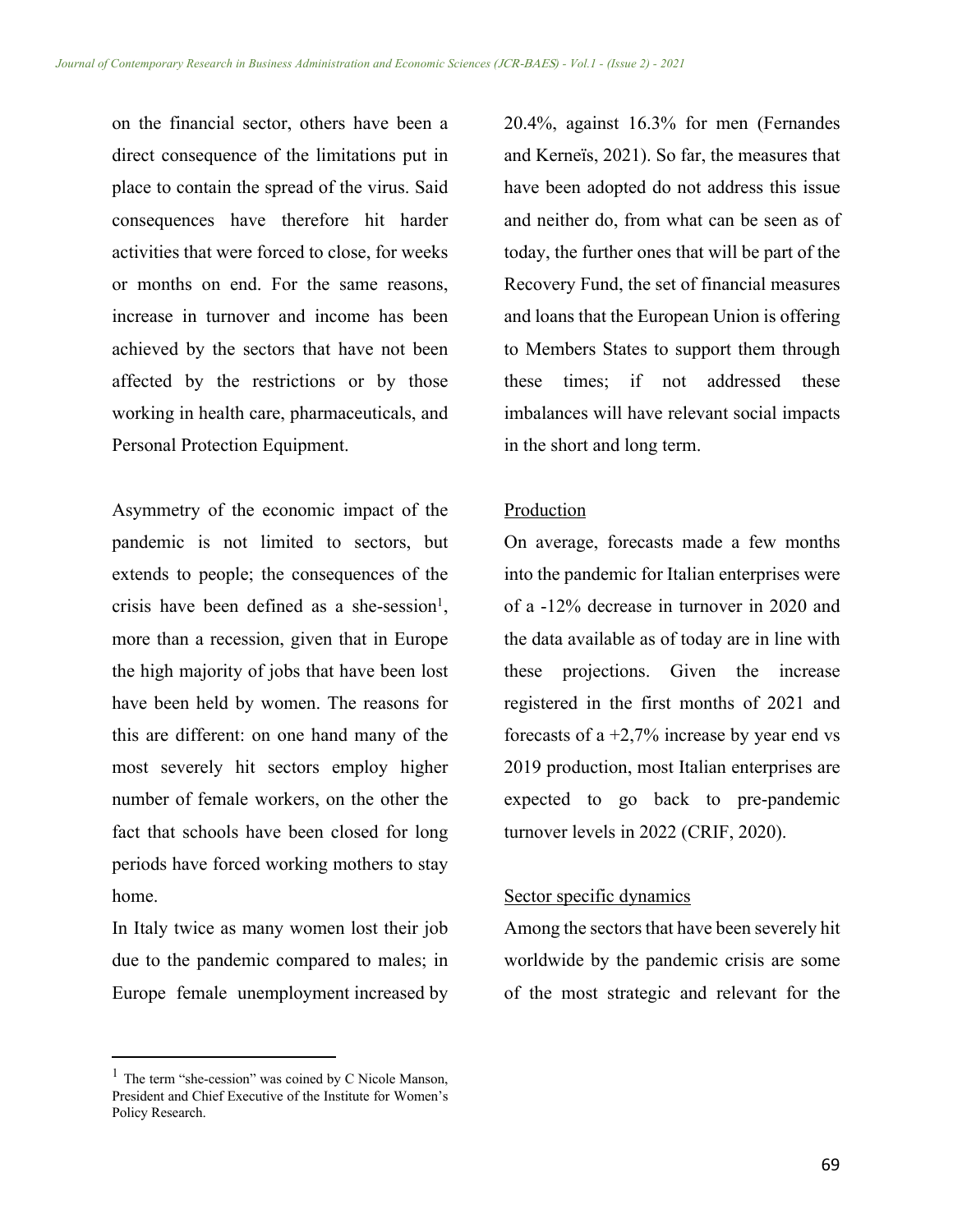Italian economy, especially tourism and transportation, for which the consequences of the pandemic have been particularly severe. Air transport, accommodation services and travel agencies will continue to have a turnover that is approximately 20% lower than the pre-crisis situation in 2022. Aside from health care and pharmaceuticals, other sectors that will enjoy positive prospects are those that have intercepted and fulfilled the needs that emerged from the pandemic, including e-commerce, postal services and couriers, web services and those related to telecommunications, all of which are expected to show double-digit growth rates in 2021, as compared to 2019 (CRIF, 2020).

## Credit appetite and risk ranking

According to forecast from the CRIF Pulse Business Observatory, enterprises in most sectors will continue to show negative free cash flows, due to the contraction in turnover and operating margins, which can only be partially offset by cutting costs or reducing investments. This, combined with the fact that most enterprises have underwritten new debt to manage the crisis, will create for many sectors and companies the need to access new finance in 2022, notwithstanding the system of State backed guarantees and moratoria on debt repayment that have been

devised and implemented. An alarming data is that pertaining to credit merit of SMEs in Italy; on average, the credit scoring of SMEs has severely deteriorated: over 55% of SMEs are classified as risky CCC compared to 10% in 2019 (Modefinance, 2020).

### Investments and labour

Production aside, the crisis has de facto temporarily paralyzed investments, with limited exceptions connected mainly to digitalization efforts and congealed the labour market. The measures that the Government has put in place to support employment have consisted in prolonged access to furlough and severe limitations on employment terminations, which have been suspended until December 2021, thus making the effect of the pandemic on employment impossible to evaluate at this time.

## **Enterprise pivoting to tackle the crisis**

Most enterprises have been forced to change the way they worked, albeit temporarily; this has meant in some cases revisiting the business model, or the production system, or client base (El Chaarani et al., 2021). Most of these changes will be temporary, but for some this has been an opportunity to fine tune their operations.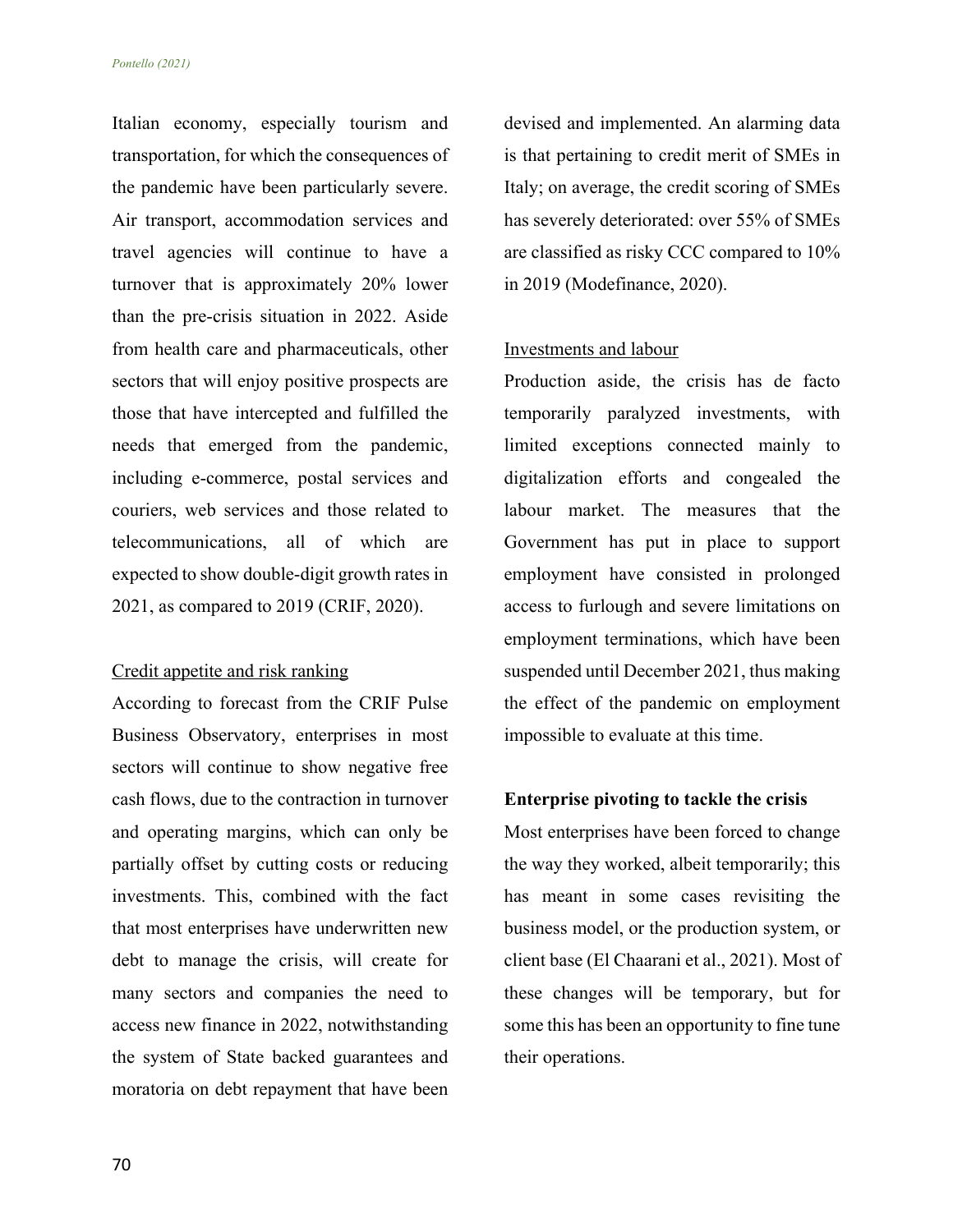#### Client and product pivoting

Most enterprises have tried to pivot to address the challenges of the pandemic, either by addressing a new client base, or by partially revisiting their business model; examples are that of restaurants switching the delivery, or of clothing manufacturers producing face masks and protective garments.

## Smart working

With limited exceptions, almost all enterprises have experimented with smart working, to a lesser or bigger extent, depending on onsite production requirements and restrictions. Opinions on how transient this phenomenon is vary greatly, from those who claim nothing will be the same again, to the opposite range of the spectrum that believes that the natural wish to cooperate in the same space will slowly recreate the kind of working environment that existed before the pandemic. Studies have been published criticizing the effects that extended smart working can have on productivity and employee's wellbeing or underlining that it is bound to favour high earning and male employees (Bonacini, et al., 2021), while

most employees state that they would like to keep a certain degree of flexibility in their working schedule.

## Digitalisation

In the past decade, Italy has been one of the countries in Europe with the lowest of level of digitalization; although 34%2 of companies are already actively digital and excel at that, there are a number of critical factors in Italy path to a more diffuse bridging of the digital devices, namely the persistence of remote areas not reached by fibre and the relative lack of digital skills in people, especially in the Public Administration and manufacturing sectors. The pandemic has forced a digital transformation that required relevant efforts and investment, but that will contribute to an increased efficiency and ability to compete of Italian enterprises in the short and long term.

## **Italy specific trends**

## Timing of the pandemic surge

Italy has been the first European country to be hit by the pandemic and, when other countries where just beginning to have sporadic cases, the first to choose to adopt restrictive measures to contain the virus.

<sup>2</sup> Annual Report by Osservatorio Innovazione Digitale nelle PMI of Politecnico di Milano and TeamSystem S.p.a., June 2020.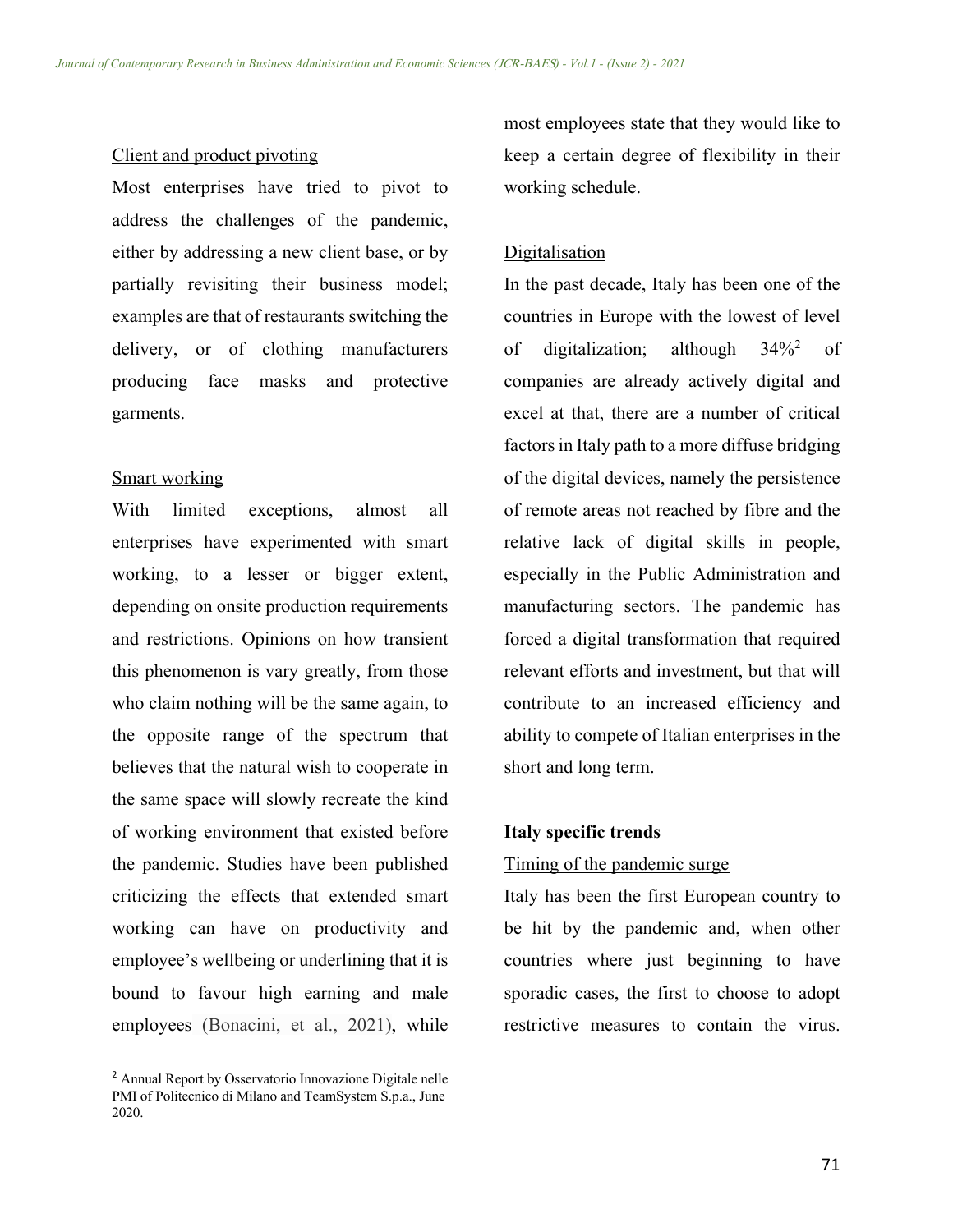Therefore, Italian companies have been hit first and for a longer time.

## Demographic

Italy is, on average, an older country compared to the rest of Europe; this meant that sadly the death toll of the pandemic has been higher but also that the Government chose to implement stricter measures, for longer periods.

# Characteristics of the economic sector: prevalence of SMEs and family-owned businesses and enterprises

A research conducted by Fabula, the Family Business lab of LUIC University, shows that family businesses have fared better than other businesses during the pandemic, notwithstanding the fact that 60% of them have registered a significant decrease in turnover (Finotto , 2021). The reasons for this higher resilience are to be found in several factors: given the nature of the working relationship, there have been less need of restructuring of labour and less smart working. In general family business have experience less need to pivot and change their client base, probably due to a deeper relationship with their clients and the nature of the businesses. Because of this and of their higher degree of flexibility, family

businesses have experienced less severe cash constraint.

# Active role of the Government

As in most other countries affected by the pandemic, the Italian Government has taken an active role, devising and implementing a number of measures to support enterprises, with a varying level of success and efficiency. Most relevant measures have consisted in:

- Financial support in the form of cash compensation;
- Support to access to credit, by providing Government backed guarantees for new loans to be underwritten by enterprises;
- § Access to extended furlough for most sectors;
- § Moratoria to debt reimbursement negotiated with the banking sector.

# **Conclusion**

Some of the challenges and, to a lesser extent, opportunities that Italy is currently facing are common to all other countries that have been affected, some are strictly connected to the specific characteristics of the Italian economic sector. These latter have and will require tailored responses and measures to be overcome or taken advantage of. The Italian Government has taken an active role in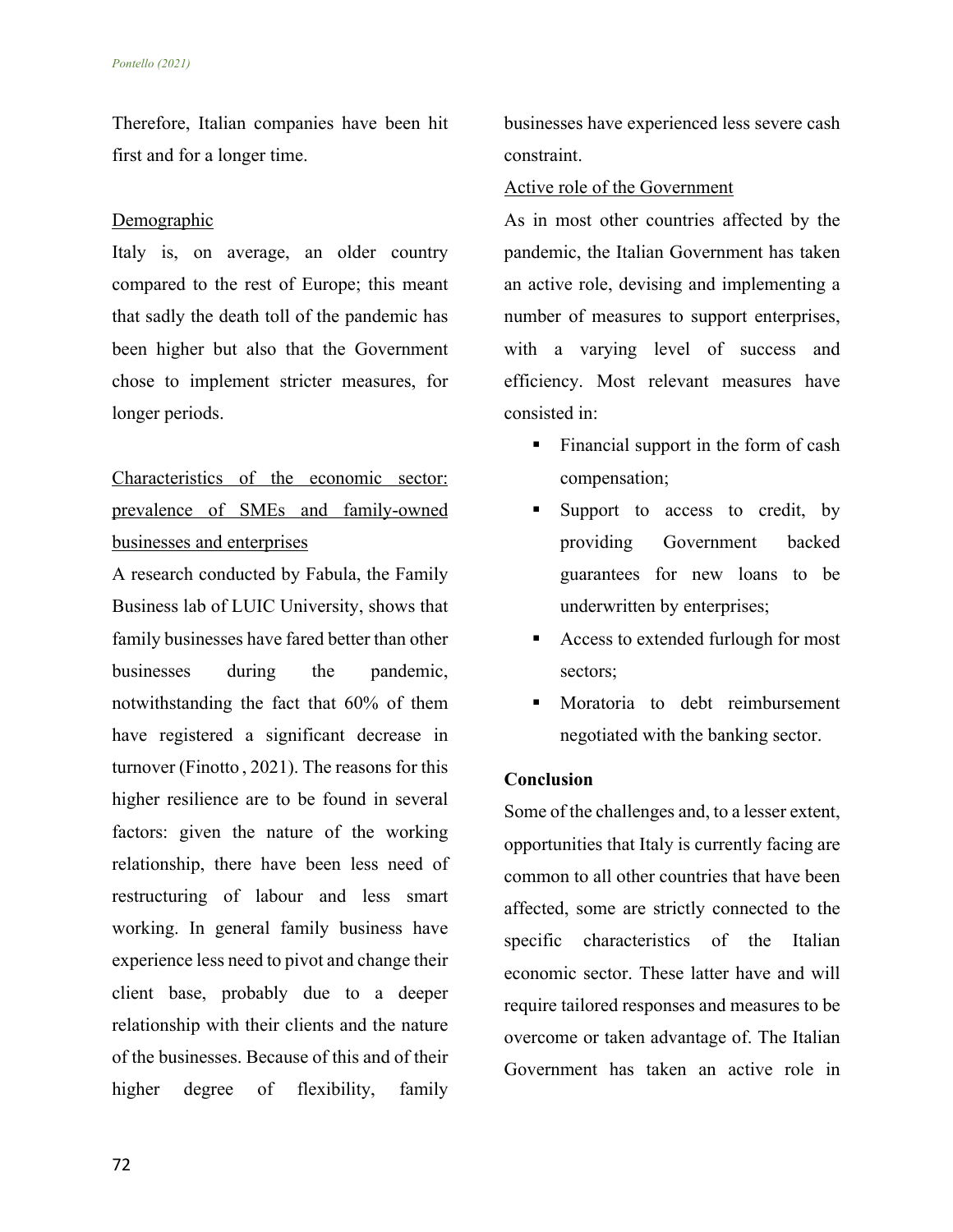tackling the effects of the crisis, with results that are still difficult to evaluated correctly. Although the measures adopted have for sure had positive effects, they have been criticized on a number of points: the cash support has been seen as dispersed and not focused on sectors and individuals with the greatest needs. Access to credit has meant some enterprises have taken on more debt that they will be able to manage once the worst of the pandemic is over. The implementation of the measures has been often considered too slow, compared to the severity of the crisis. Finally, the fiscal pressure on companies has not been eased.

All in all, the COVID-19 pandemic crisis has put Italian enterprises to an extremely severe test, the extent of which in not completely clear yet. With all probability, the support provided by the government and by the EU in the form of the Recovery Fund will be able to offset part of it. But in the coming months, if not years, the effects of increasing unemployment and of the number of enterprises that will not be able to make it will be felt and will have to be dealt with. both at national and European level.

Notwithstanding these sober perspectives, some actions that have been taken, such as the acceleration in digitalisation, the restructuring of enterprises and the

investments that will be decided and funded in the coming months, might sow seeds that will have relevant positive impacts on Italian enterprises and the national economy.

## **References**

1.Bonacini, L., Gallo, G. and Scicchitano, S. (2021). Working from home and income inequality: risks of a "new normal"with COVID-19. J Popul Econ, vol. 34, p.303–360.

https://doi.org/10.1007/s00148-020-00800-7

2.CRIF (2020). Osservatorio CRIF Pulse: l'impatto del Covid-19 e la successiva ripresa avranno caratteristiche differenti tra i vari settori produttivi italiani, June.

https://www.crif.it/area-stampa/comunicatistampa/2020/giugno/osservatorio-crif-pulse/

4.El-Chaarani, H. (2021), COVID-19: Problems, Challenges and Business Opportunities, Journal of Contemporary Research in Business Administration and Economic Sciences, 1(1), 1-4.

5.El-Chaarani, H., Vrontis, P.D., El Nemar, S. and El Abiad, Z. (2021), The impact of strategic competitive innovation on the financial performance of SMEs during COVID-19 pandemic period, Competitiveness Review.

6.Fernandes, S. and Kerneïs, K. (2021). Bearing the brunt: the impact of Covid-19 on women. Social Europe, 22nd April.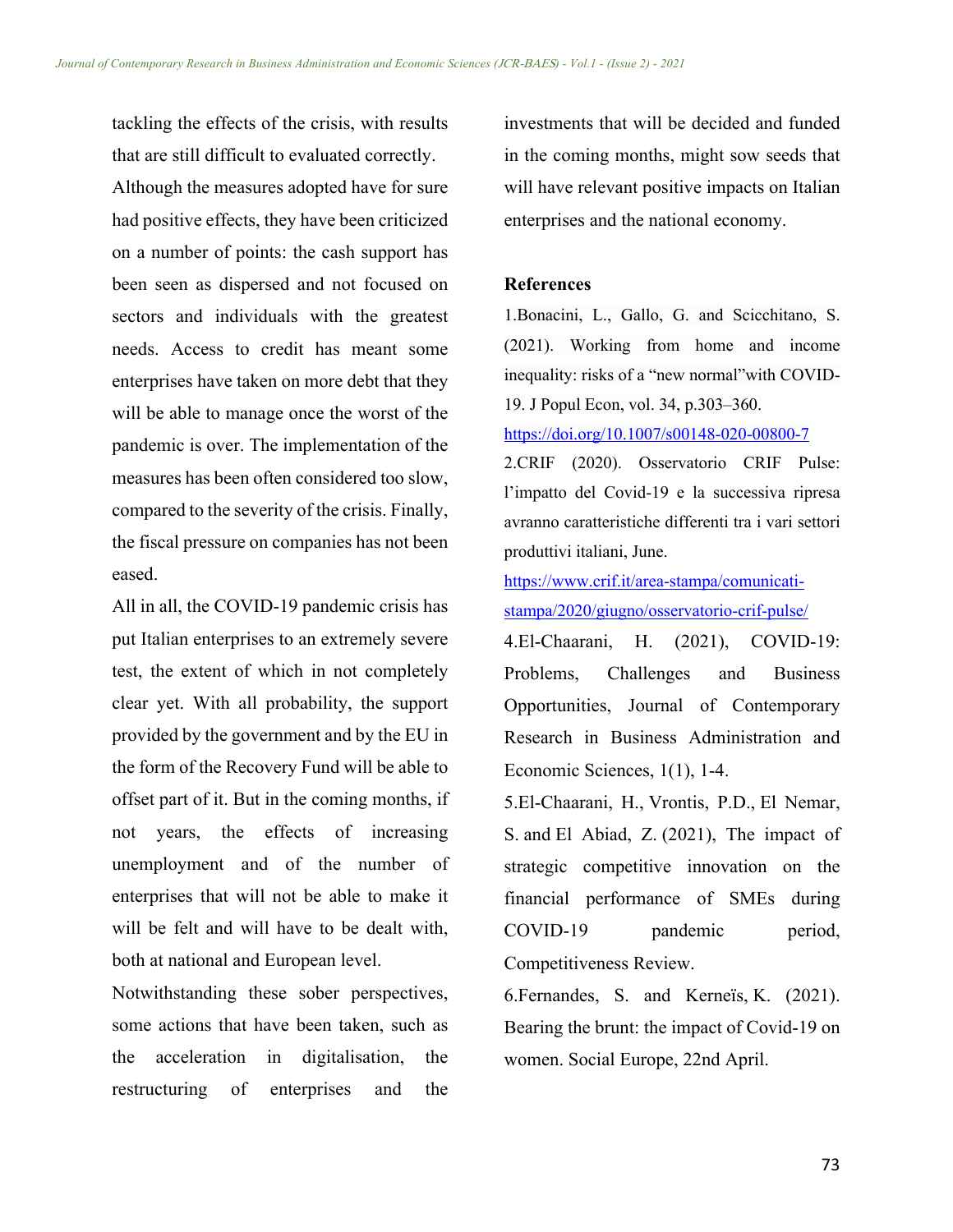7.Finotto, C.A. (2021). Coronavirus, le imprese familiari resistono alla crisi e prevedono di crescere nel 2021. IlSole24Ore, March 17th.

8.Gupta, A.H. (2020). Why Some Women Call This Recession a "She-cession". The New York Times https://www.nytimes.com/2020/05/09/us/un employment-coronavirus-women.html. 9. Modefinance, (2020). Transparency report

2020.

https://cra.modefinance.com/en/transparency /transparency-report

10.Osservatori.net digital innovation (2020). Innovazione Digitale nelle PMI of Politecnico di Milano and TeamSystem S.p.a. June.

https://www.osservatori.net/it/ricerche/osservato

ri-attivi/innovazione-digitale-nelle-pm